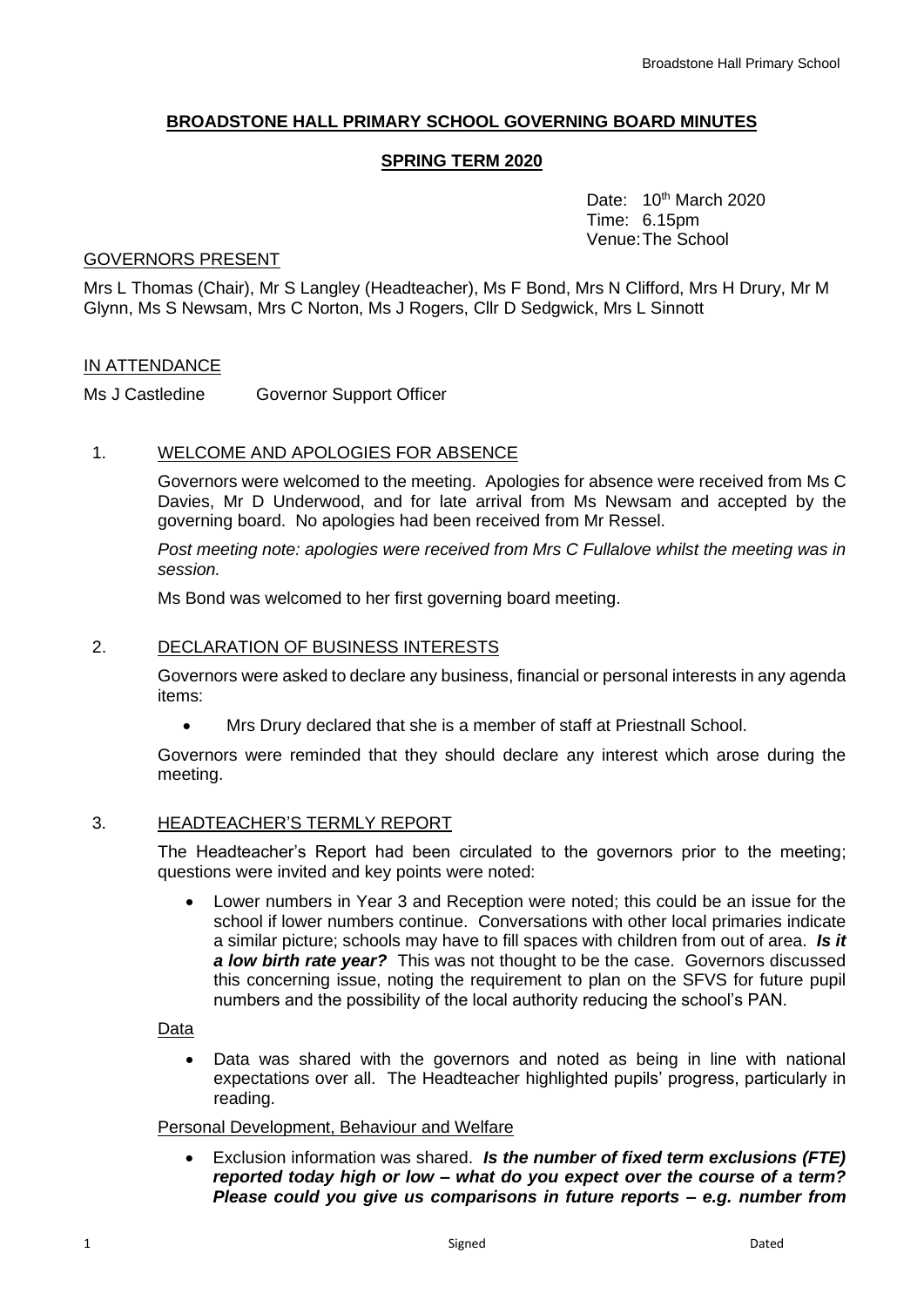*previous terms, number for autumn term 2019?* **ACTION.** The Headteacher advised that the number was falling due to recent pupil movement out of the school. The issue of a permanent exclusion had also reduced the number of FTEs. The school is continually working to reduce the number of FTEs by refining its support provision for a small group of challenging pupils.

- 16 physical interventions were recorded over the autumn term, involving less than 5 children. Staff have had Team Teach training and will only intervene – in a reasonable and proportionate manner  $-$  if it is in the child's best interests and to prevent harm to the child or other people.
- One racist incident was recorded.

## Health and Safety

- Preparations are underway for the annual audit. Staff are being trained on the Critical Incident Lockdown Drill; a practice should take place before Easter and parents will be informed of this.
- *What is your practice regarding Coronavirus?* The school has 60 bottles of handwash; assemblies have covered good hygiene practice. *Have HR given any information about pay for staff who cannot work due to Coronavirus?* Guidance is anticipated in the next few days.

## Staffing

• The current staffing structure was shared. Two members of staff are on maternity leave, one is on long term sick leave.

## **Wellbeing**

- The school plans to develop a stand-alone wellbeing policy for staff.
- There is a small wellbeing team at the moment consisting of Ms Newsam, the Headteacher and two members of staff who have undertaken wellbeing training. The team will expand next year.
- **Has the wellbeing information had an impact?** People appear more aware of their own wellbeing. A governor stated that it is hoped that an environment can be created where staff and pupils can flag up that they are not feeling OK and ask for help. The Headteacher noted that there are a few anxious pupils at school and some staff who have struggled with stress-related illness. *Has sickness absence reduced?*  Sickness absence is reducing gradually. A course is running locally to support parents of anxious children; some school parents are accessing this. The Headteacher stated that he would like to investigate the possibility of facilitating the course. **ACTION**

The Headteacher was thanked for his report and there not being any further questions it was RESOLVED that the Headteacher's report be received.

# 4. ONE VOICE REPORT

The Headteacher updated the governors upon the One Voice conversation; the report had been circulated prior to the meeting:

- The school's improvement adviser Tom Gadsby suggested that the school should focus on subject leadership for the year, as Ofsted are focussing upon curriculum development, implementation and impact. Subject leaders need to feel empowered to speak about their subject area and progress; in the past the Headteacher has usually spoken to Ofsted about this. A governor noted that she had attended a governor and staff meeting. She fed back that staff had spoke about their subjects with great positivity and enthusiasm.
- Key priorities for the year and action points were noted.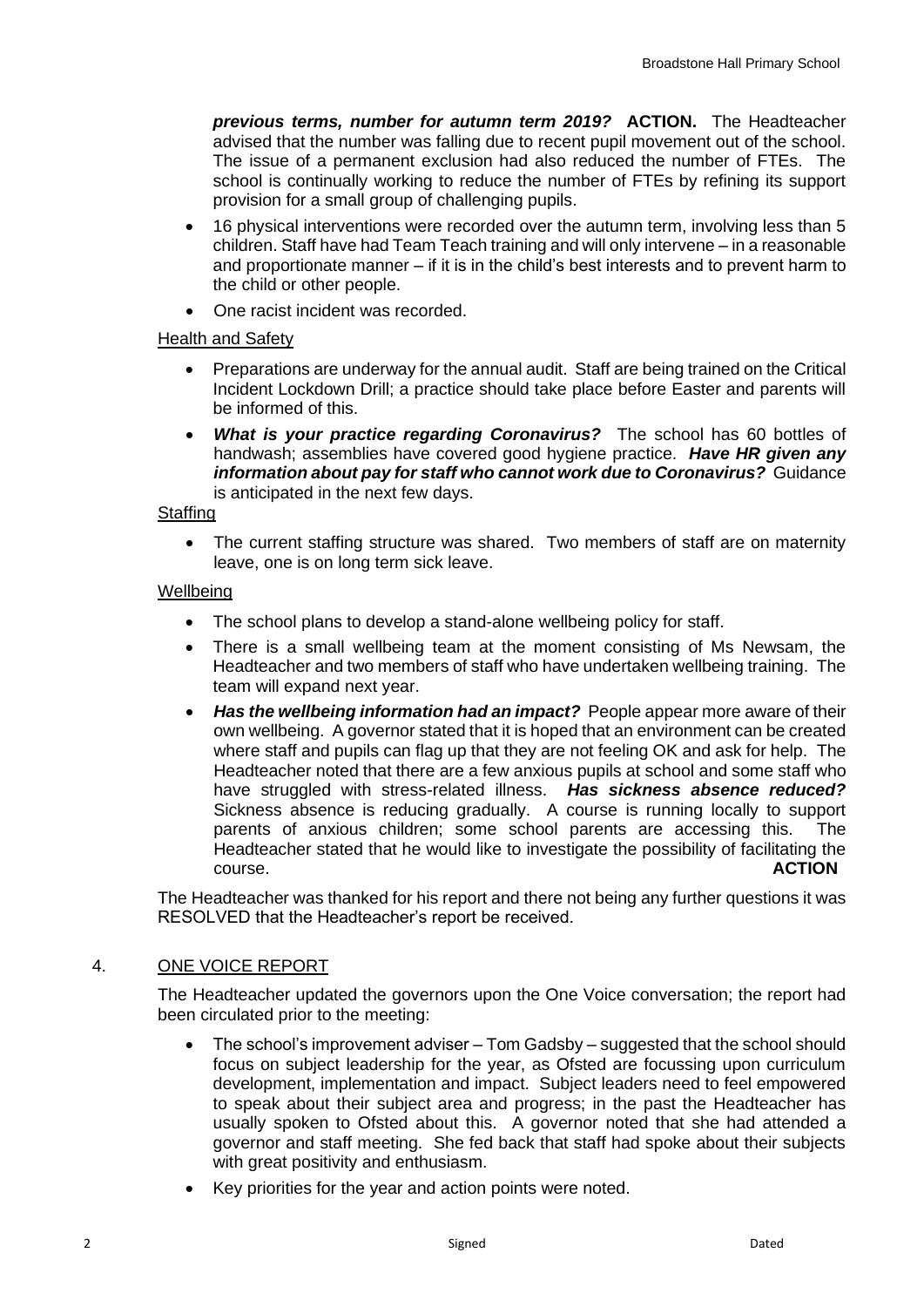- The Headteacher explained that most subject leads' next steps would involve visiting classrooms to see their subject being taught. More in-depth moderation will also be undertaken.
- Tom Gadsby has advised that Ofsted will always carry out a reading Deep Dive; the Headteacher has a small amount of input into the other Deep Dives. The Headteacher stated that music, DT and RE were current concerns – national curriculum guidance for music is quite unclear. Governors briefly discussed ways in which music opportunities could be accessed.
- *When Y6 go into Y7 do you get feedback on how your pupils are prepared for the high school curriculum?* The feedback is usually very positive.
- *Does the PSHE curriculum have to be introduced from September?* The Headteacher confirmed this.
- In response to a governor question, the Headteacher confirmed that The Hub would be part of the school's Ofsted inspection in relation to safeguarding.

*Cllr Sedgwick and Mrs Norton left the meeting 7.26pm.* 

## 5. GOVERNOR DEVELOPMENT

Governors asked whether a further opportunity to meet with staff could be created. **ACTION**

The Chair stated that she would like to undertake a skills audit. Governors were encouraged to attend local authority training courses to develop their skills. The Clerk undertook to send the NGA skills audit document to the Chair. **ACTION**

Mrs Sinnott asked whether any training was available to support understanding of school funding; the Clerk undertook to look into this. **ACTION**

A brief discussion was held regarding the recent circulation of the schools' funding pack. Governors expressed dissatisfaction at the amount of time given for them to access the documents and understand a complex financial report.

The Deputy Headteacher asked whether any governors would be available to observe the SATS process on the mornings of  $11<sup>th</sup> - 14<sup>th</sup>$  May. **ACTION** 

## Stockport Governor Conference

Governors noted that the GOVAS Governor Conference would take place on Saturday 28<sup>th</sup> March 2020 at Marple Hall School.

## 6. BUSINESS

## a) Full Governing Board Minutes

It was RESOLVED that the minutes of the meeting held on 13.11.19, copies circulated previously, be approved and signed by the Chair and authorised for publication.

Steering notes from the meeting held on 11.1.20 had been circulated prior to the meeting and were duly noted by the governing board.

## b) Action Points from the Previous Full Governing Board Minutes

The actions raised at the autumn term meeting were duly reviewed as follows:

| <b>ACTION</b> | <b>ACTION REQUIRED</b>                                                                                                  | <b>ACTION</b> | <b>DATE ACTION TO BE</b>                                                                      |
|---------------|-------------------------------------------------------------------------------------------------------------------------|---------------|-----------------------------------------------------------------------------------------------|
|               |                                                                                                                         | <b>FOR</b>    | <b>COMPLETED</b>                                                                              |
|               | Governors were requested<br>to complete and sign the<br>forms and return them to<br>school for upload to the<br>website | Governors     | Completed.<br>Headteacher to check<br>that governor section is<br>up to date<br><b>ACTION</b> |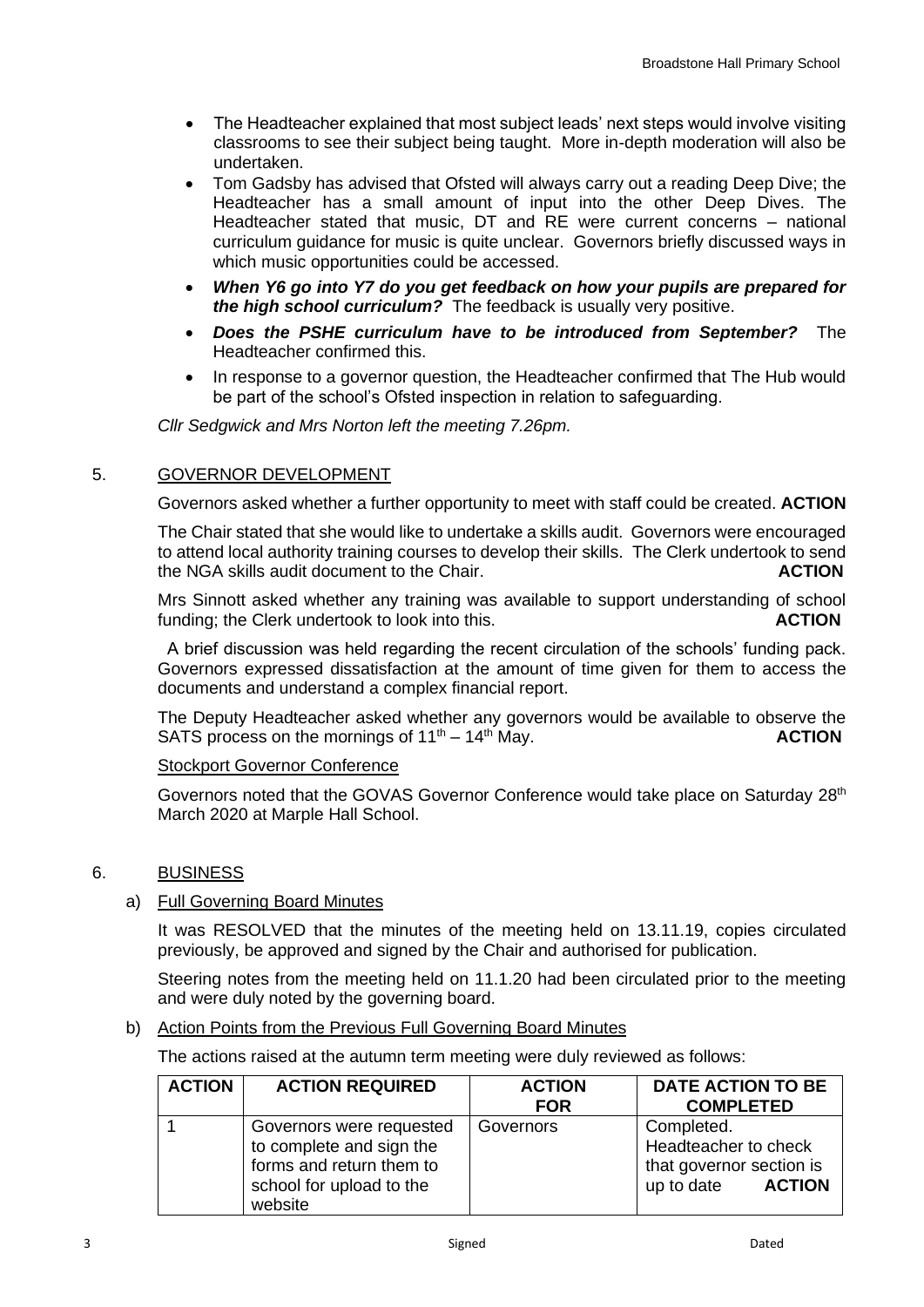| $\overline{2}$ | DBS checks would be<br>progressed for new<br>governors.                                                                                                            | <b>SBM</b>                                   | Completed                                                                                             |
|----------------|--------------------------------------------------------------------------------------------------------------------------------------------------------------------|----------------------------------------------|-------------------------------------------------------------------------------------------------------|
| 3              | The Headteacher stated<br>that the management team<br>were due to meet again<br>and they would could<br>consider information<br>shared with parents and<br>pupils. | School<br>management team                    | Carry forward (refers to<br>Lockdown information)<br><b>ACTION</b>                                    |
| $\overline{4}$ | Governors to be involved in<br>the next one voice<br>conversation meeting.                                                                                         | <b>HT</b>                                    | <b>ACTION</b><br>Carry forward                                                                        |
| 5              | Arrange meeting with<br>subject leaders and<br>governors.                                                                                                          | HT                                           | Completed                                                                                             |
| 6              | Re-circulate one voice<br>conversation report                                                                                                                      | <b>Clerk</b>                                 | Completed                                                                                             |
| $\overline{7}$ | Investigate the possibility of<br>the school website as an<br>app.                                                                                                 | <b>HT</b>                                    | Completed                                                                                             |
| 8              | Seek further advice from<br>Tanya Cross about the<br>Drugs policy                                                                                                  | <b>HT</b>                                    | HT to speak to Tanya in<br>the summer term<br>(coming to talk to staff)<br><b>ACTION</b>              |
| 9              | Review school privacy<br>notices to confirm if this<br>referred to CCTV. Consider<br>consent arrangements<br>(privacy notices)                                     | HT                                           | Completed                                                                                             |
| 10             | Letter to be compiled from<br>the GB and submitted to<br>the LA regarding<br>admissions.                                                                           | <b>GB</b>                                    | Carry forward (HT write<br>letter, Chair sign it)<br><b>ACTION</b>                                    |
| 11             | Compile a response from<br>the governing board on the<br>finance consultation.<br>Circulate finance<br>consultation<br>correspondence                              | Chair of<br>Resources/SBM/HT<br><b>Clerk</b> | <b>Discussed at Resources</b><br>and item 5. Link<br>between pupil<br>admissions and funding<br>noted |
| 12             | Governors were invited to<br>consider their own training<br>and development needs<br>and those of the whole<br>governing board.                                    | <b>FGB</b>                                   | Discussed at item 5                                                                                   |
| 13             | Governors noted the<br>questions to support the<br>understanding of EY work<br>within their school.                                                                | <b>FBG</b>                                   | HT to ask EY teachers<br>to give a presentation at<br>a future FGB meeting<br><b>ACTION</b>           |

# c) Pay Recommendations

The Pay committee confirmed that recommendations presented by the Headteacher had been considered and decisions made.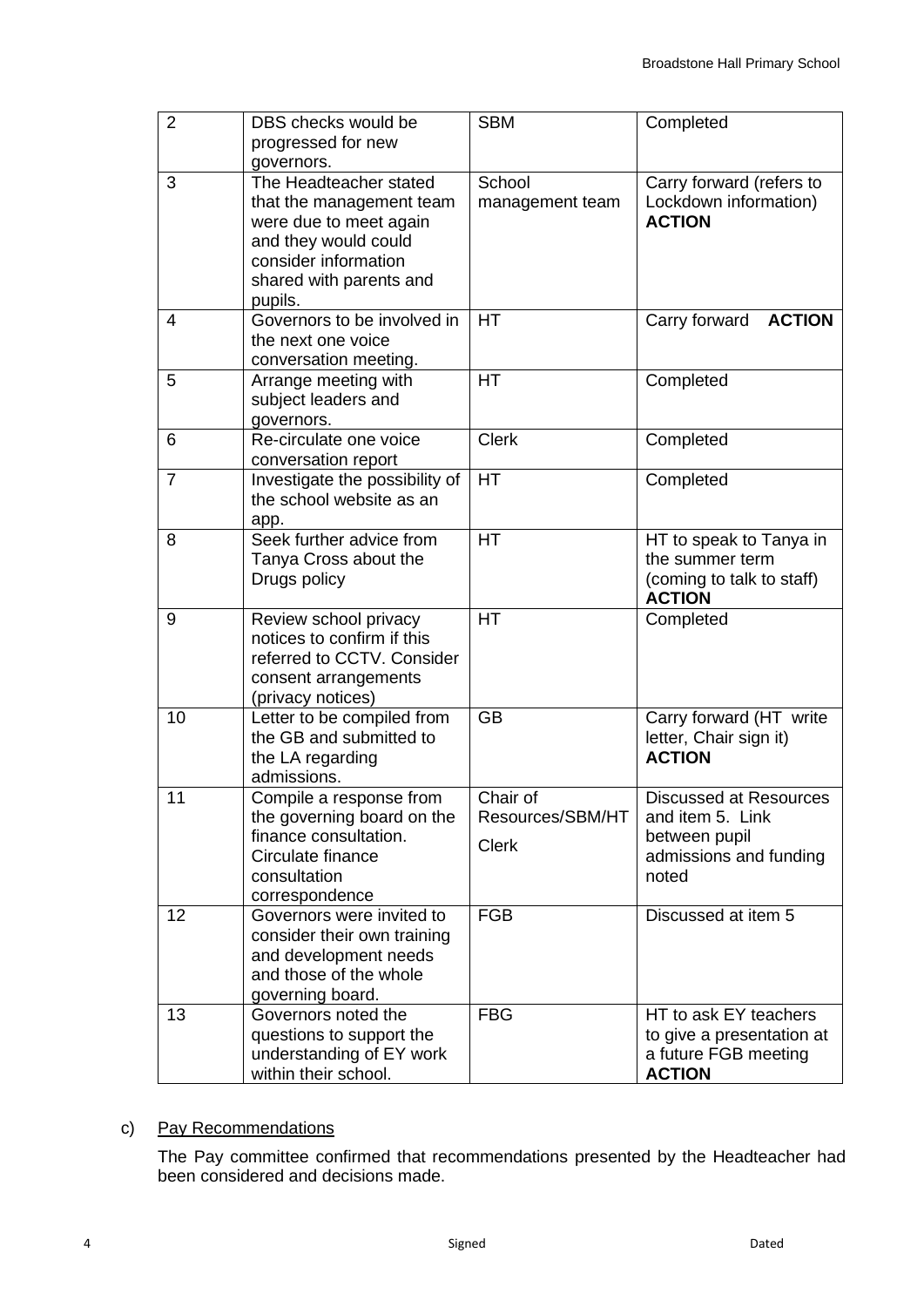d) Consideration of Governor Vacancies

There are no vacancies on the governing board.

A brief discussion about governor attendance at meetings ensued; the Clerk agreed to speak to a colleague about this for guidance. **ACTION**

e) Policy Review

There were no policies due for review.

f) Policies for Approval

The following policies had been circulated prior to the meeting:

- Anti-Bullying Ms Newsam undertook to look at the updated policy from the local authority prior to its approval. **ACTION**
- Data Protection defer approval to the summer term meeting. **ACTION**
- Managing Medical Conditions the Headteacher confirmed that he had personalised the policy to the school and would share it with the standards committee via Mrs Drury. **ACTION**
- Privacy Notice this was APPROVED by the governing board
- Wellbeing this was APPROVED by the governing board
- Young Carers the Headteacher confirmed that he had personalised the policy to the school. He undertook to send it to Ms Newsam for its consideration and approval at Resources committee. **ACTION**

## g) Safeguarding Audit

The Headteacher confirmed that the audit has been received. Mrs Sinnott volunteered to work with the Headteacher on the audit.

The Chair noted a *Keeping Children Safe in Education* consultation. Governors agreed to send any comments to the Chair so that a response on behalf of the whole governing board could be submitted by the end of March. **ACTION**

h) Pupil Premium Report to Governors

The Report will be deferred to the summer term meeting. **ACTION**

## 7. RESOURCES

Mrs Sinnott, Chair of Resources committee, updated the meeting.

Governors were made aware that the school has a surplus of £241,000; clawback would be triggered at £243,000. The committee had carefully discussed the issue and agreed that it would be wrong to retain a substantial surplus when the School Development Plan contained priorities which required financial support. Some funds will be carried forward to next year for the development of the Green Room (a wellbeing space).

Breakfast Club is making a profit; The Hub is almost on budget after experiencing a challenging time and a net profit of £9,000 is anticipated by the end of the year.

The committee suggested asking Year 5 parents to pay a deposit for the Robinwood residential trip a year early in order to try and secure commitment well in advance. The Headteacher explained that the school was not concerned about the cash flow aspect, it was more about having confidence in the numbers wishing to attend. It was hoped that an early financial commitment would hopefully reduce the numbers dropping out later on. *How much is the deposit?* It is £60 but the school will offer funding support where appropriate.

Mrs Sinnott advised that she had spoken to the Headteacher regarding some internal control procedures. The Headteacher undertook to share information with the governing board about how the procedures have been tightened up. **ACTION**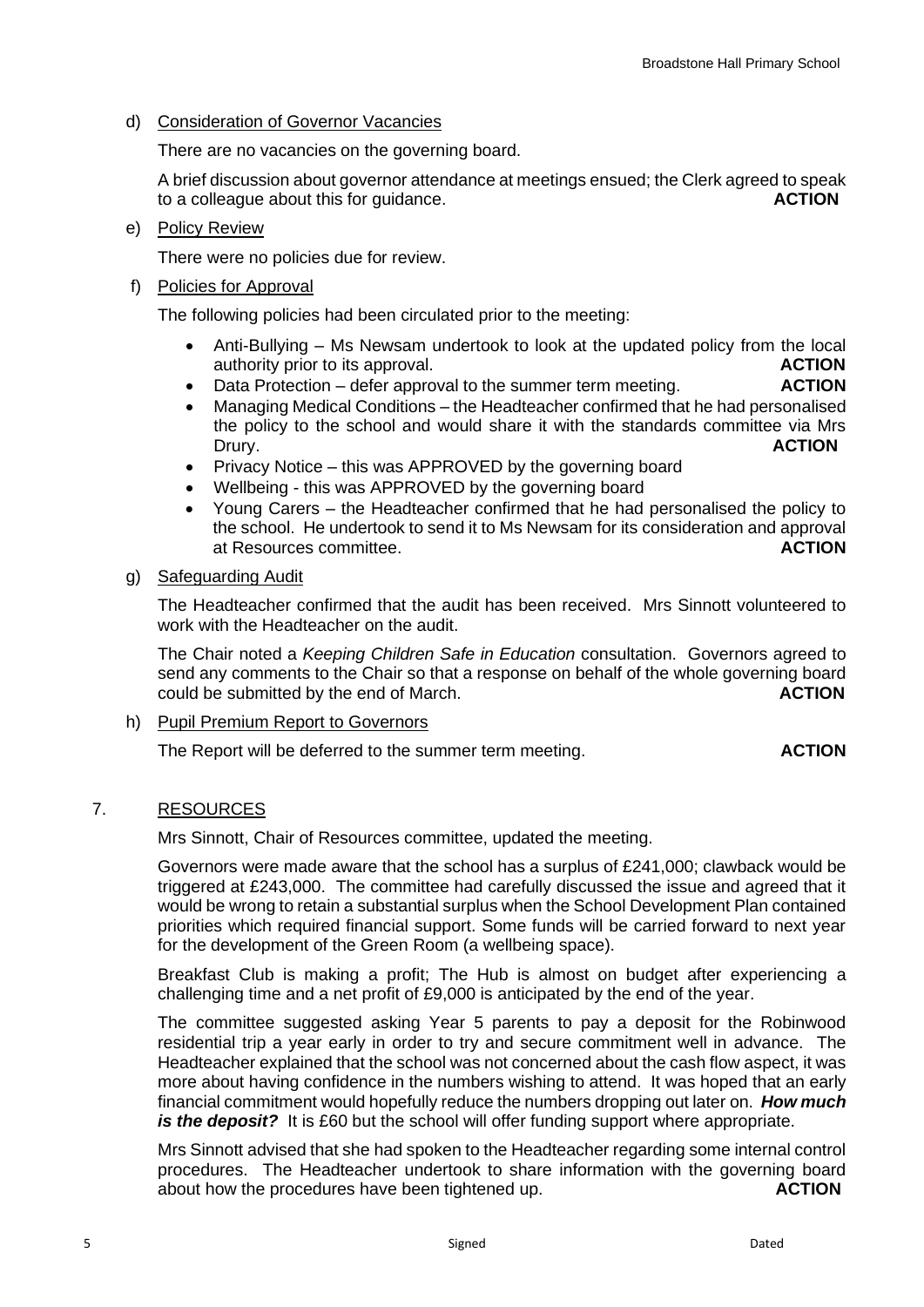## *Mr Glynn left the meeting 8.19pm*

*Could funds be made available to support curriculum-related purchases?* The Deputy Headteacher advised that subject leaders were asked to tie expenditure to their curriculum and demonstrate how it would impact upon pupils' outcomes.

It was agreed that Resources committee should continue to keep up to date with the school's financial position in order to monitor spending.

# 8. STANDARDS AND CURRICULUM

## a) Committee Minutes

The minutes of the committee meeting held on 19.12.19 were noted by the governing board.

- b) Matters Arising from the Previous Minutes
	- A VENN diagram has been requested to show make up of each cohort (gender, Pupil Premium, SEN etc.)
	- A conversation has taken place with the writing lead with regard to Year 5 writing
	- Attendance is lower in some year groups (1, 4 and 6). It was noted that the school has considered issuing Attendance Awards, but not necessarily for 100% attendance
	- The Deputy Headteacher will send pupils progress data to the committee before the end of term. Questions from committee members were invited to be submitted to the Chair prior to the next meeting

# 9. BRIEFING PAPERS FROM STOCKPORT LOCAL AUTHORITY

- Governance Update
- Early Years Update
- Stockport Guidance on Responding to Anxiety-Based School Avoidance

Governors noted the guidance within the reports.

# 10. DATES

a) Full Governing Board

Wednesday 17<sup>th</sup> June, 6.15pm

b) Committee Meetings

Curriculum and Standards 31st March

Resources date to be confirmed by the Chair.

# 11. ANY OTHER BUSINESS

a) End of Term of Office – APPROVED

The meeting was informed that Mrs Drury's term of office would end on 13<sup>th</sup> March 2020. It was noted that she would be eligible for re-appointment. Mrs Drury was invited to leave the room whilst the governors discussed her re-appointment. As the meeting was no longer quorate, Mrs Norton re-joined electronically. Mrs Drury was brought back into the meeting and APPROVED into the position of Co-Opted governor for a four year term of office with effect from 14<sup>th</sup> March 2020.

b) School Residential Trips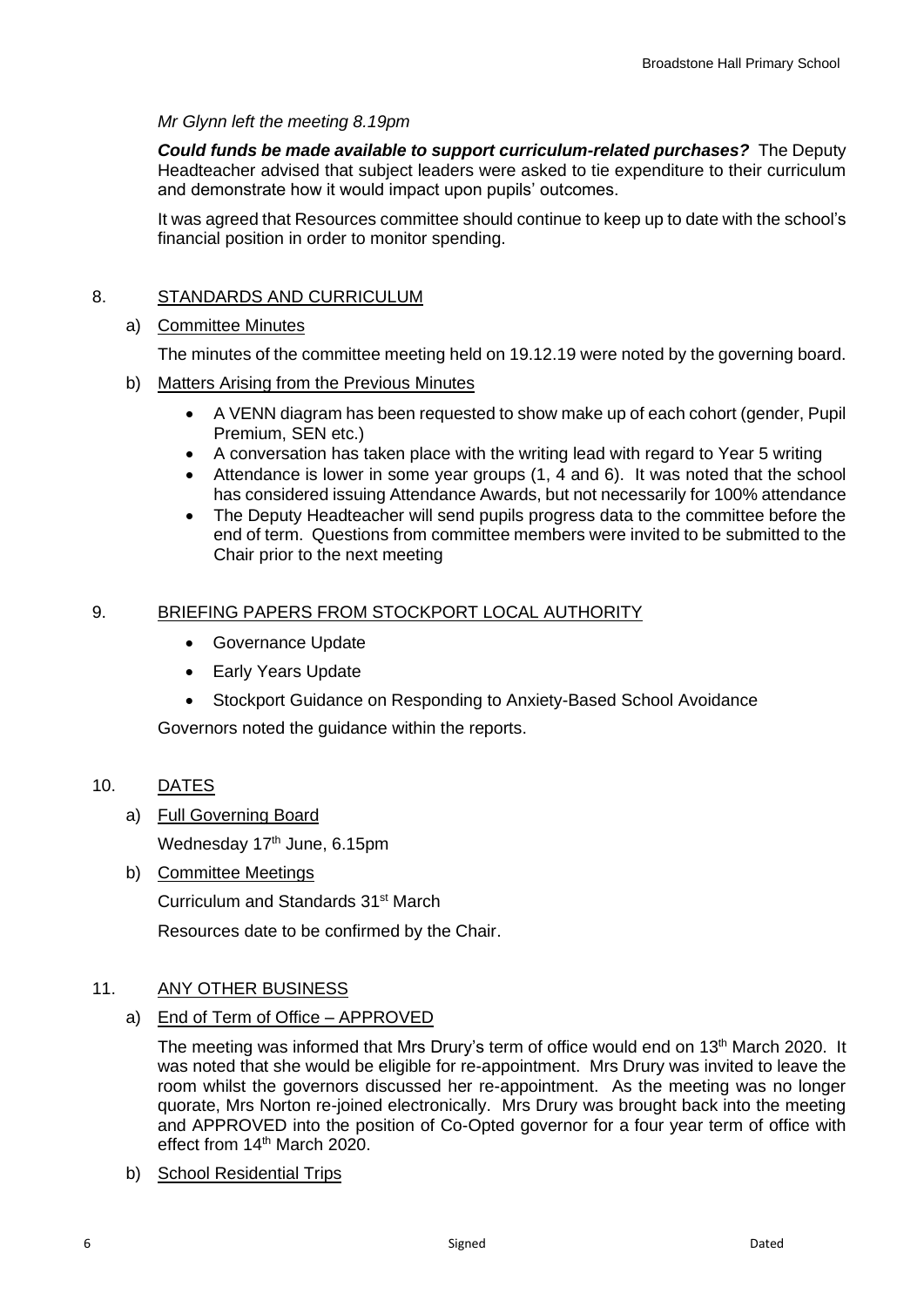Approval of residential trips to be deferred to the summer term meeting. **ACTION**

c) Approval of INSET days

The Inset days have already been approved by the governing board.

d) Committee Membership

The Chair asked whether she could step down from membership of the pay committee. It was AGREED that committee membership should be added to the summer term agenda for discussion. **ACTION**

With no further business to discuss, the Chair thanked everyone for attending and the meeting closed at 8.42pm.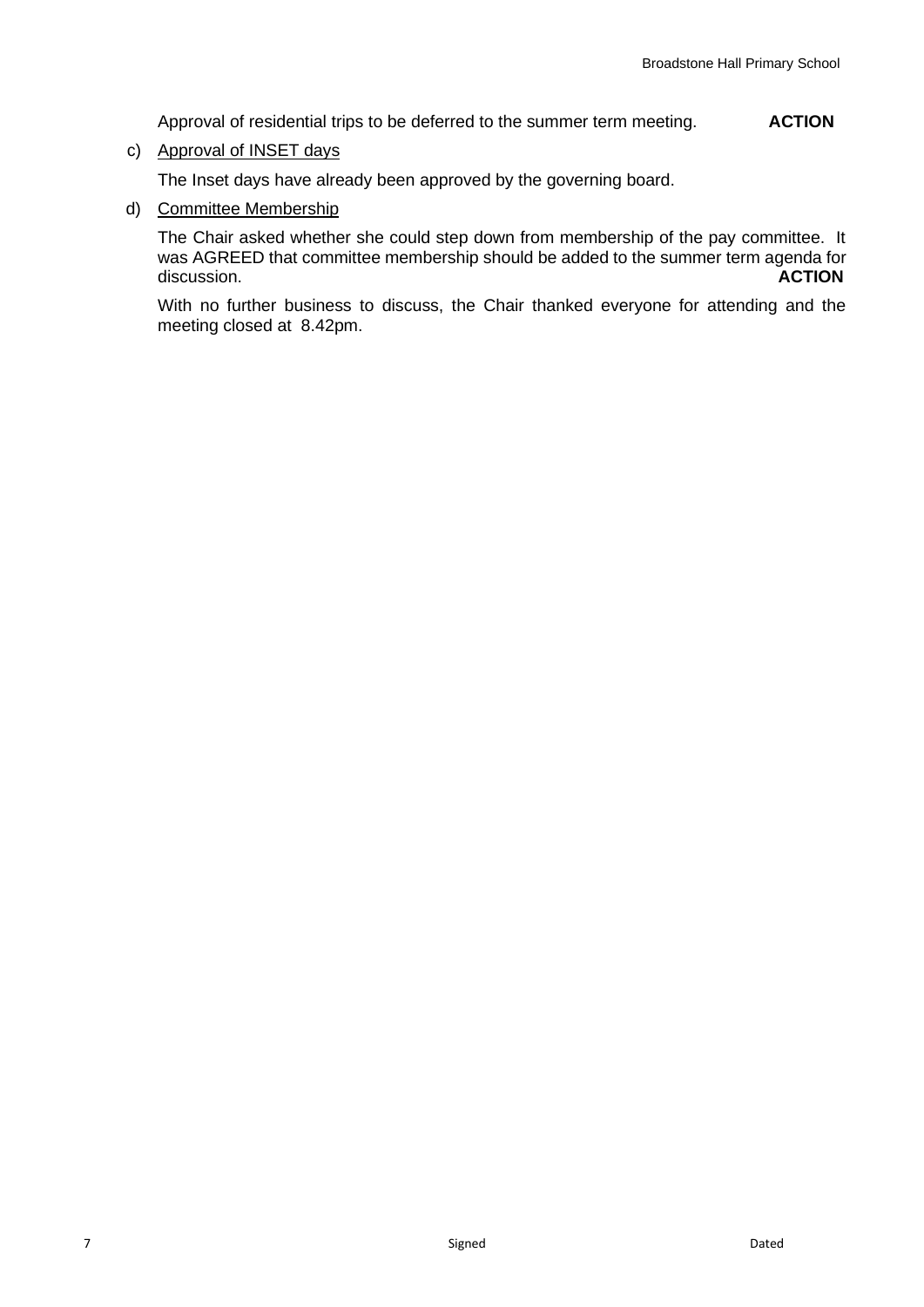# **BROADSTONE HALL PRIMARY SCHOOL SPRING TERM 2020 GOVERNING BOARD MINUTES MEETING ACTION POINTS**

| <b>MINUTE</b>  | <b>ACTION REQUIRED</b>                          | <b>ACTION FOR</b> | <b>DATE ACTION TO</b> |
|----------------|-------------------------------------------------|-------------------|-----------------------|
| <b>POINT</b>   |                                                 |                   | <b>BE COMPLETED</b>   |
| 3              | Headteacher's Report to give comparable         | <b>SL</b>         | Summer term FGB       |
|                | $data - eg.$ number of FTEs issued over the     |                   |                       |
|                | past two terms, this time last year             |                   |                       |
| 3              | Headteacher to ask whether the school           | <b>SL</b>         | Post meeting          |
|                | could run a course for parents to support       |                   |                       |
|                | anxious children                                |                   |                       |
| 5              | Headteacher to identify a date for a staff      | <b>SL</b>         | Post meeting          |
|                | and governors meeting                           |                   |                       |
| 5              | Send NGA Skills Audit document to Chair         | <b>Clerk</b>      | Post meeting          |
| 5              | Enquire whether a Schools Funding               | <b>Clerk</b>      | Post meeting          |
|                | training session will be run by the LA          |                   |                       |
| 5              | Governors to volunteer to observe a SATS        | NC to request via | Post meeting          |
|                | session – mornings of $11^{th}$ – $14^{th}$ May | Governorhub       |                       |
| 6 <sub>b</sub> | Headteacher to check that governor              | <b>SL</b>         | Post meeting          |
|                | section of the school website is up to date     |                   |                       |
| 6b             | Management team to consider information         | <b>SL</b>         | Post meeting          |
|                | to be shared with parents regarding             |                   |                       |
|                | Lockdown Drill practices                        |                   |                       |
| 6b             | Governors to be involved in next One            | <b>SL</b>         | Post meeting          |
|                | Voice conversation meeting                      |                   |                       |
| 6 <sub>b</sub> | Headteacher to speak to Tanya Cross             | <b>SL</b>         | Post meeting          |
|                | about drugs policy (during visit to speak to    |                   |                       |
|                | staff)                                          |                   |                       |
| 6b             | Headteacher to write letter to the LA           | SL & LT           | Post meeting          |
|                | (signed by the Chair) regarding                 |                   |                       |
|                | admissions                                      |                   |                       |
|                |                                                 |                   |                       |